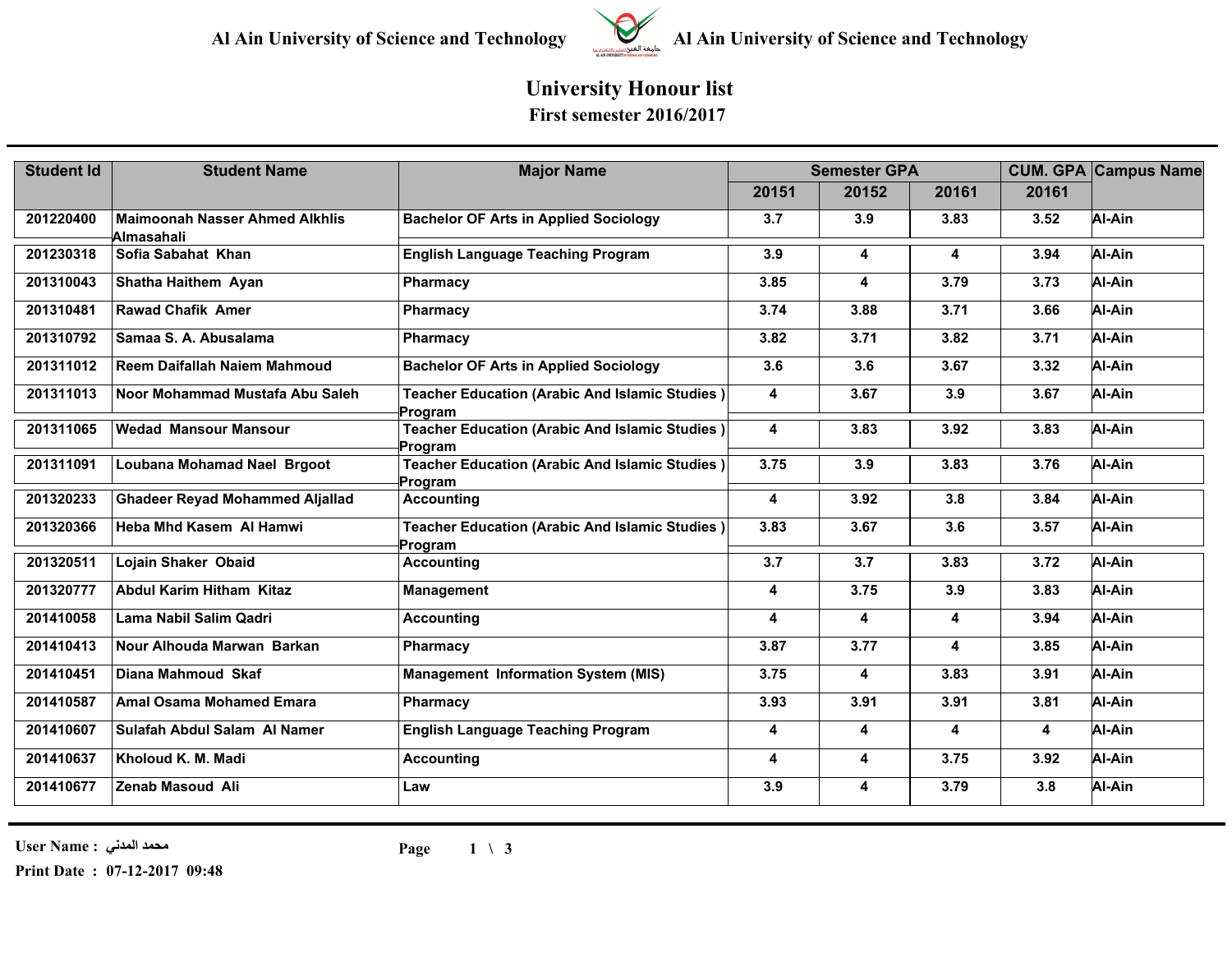

# **Al Ain University of Science and Technology Al Ain University of Science and Technology**

### **University Honour list First semester 2016/2017**

| <b>Student Id</b> | <b>Student Name</b>                   | <b>Major Name</b>                                                | <b>Semester GPA</b> |                         |       |       | <b>CUM. GPA Campus Name</b> |
|-------------------|---------------------------------------|------------------------------------------------------------------|---------------------|-------------------------|-------|-------|-----------------------------|
|                   |                                       |                                                                  | 20151               | 20152                   | 20161 | 20161 |                             |
| 201410734         | Noora Khaled Mohamed Al-Jifri         | Teacher Education (Arabic And Islamic Studies)<br>Program        | 4                   | 4                       | 3.9   | 3.94  | Al-Ain                      |
| 201410745         | Nourhan Mahmoud Jamaledin Elsaady     | <b>Pharmacy</b>                                                  | 3.8                 | 3.77                    | 4     | 3.83  | Al-Ain                      |
| 201410808         | Lubaba Abdul Salam Al Namer           | <b>English Language Teaching Program</b>                         | 4                   | 4                       | 4     | 4     | Al-Ain                      |
| 201410941         | <b>Salam Fouzat Alkasem</b>           | Law                                                              | 4                   | $\overline{\mathbf{4}}$ | 4     | 4     | Al-Ain                      |
| 201411011         | Nour Ahmad                            | <b>English Language Teaching Program</b>                         | 4                   | 4                       | 4     | 3.96  | Al-Ain                      |
| 201411038         | <b>Hodan Mohamoud Hassan</b>          | <b>English Language Teaching Program</b>                         | 3.8                 | 3.7                     | 3.79  | 3.81  | Al-Ain                      |
| 201411113         | Sara Hamdi Mousa Al Jilani            | <b>Education in Special Education</b>                            | 3.9                 | 3.8                     | 4     | 3.91  | Al-Ain                      |
| 201411155         | Abdullah Abdulkader Abdullatif        | Law                                                              | 4                   | 4                       | 4     | 4     | Al-Ain                      |
| 201420105         | Noor El Deen Weisam Talas             | <b>Software Engineering Program</b>                              | 3.6                 | 3.84                    | 3.9   | 3.6   | Al-Ain                      |
| 201420208         | <b>Faisal Amal Mohammad Abu Omar</b>  | <b>Network &amp; Communications Engineering</b><br>Program       | 3.9                 | 3.9                     | 4     | 3.9   | Al-Ain                      |
| 201420219         | Moatasem Abdelsabour Mahfouz Ali      | Pharmacy                                                         | 4                   | 3.8                     | 4     | 3.95  | Al-Ain                      |
| 201420249         | Nuha Mohammad Ahmad Mansour           | Teacher Education (Arabic And Islamic Studies)<br>Program        | 3.83                | 3.8                     | 3.75  | 3.85  | Al-Ain                      |
| 201420344         | Alaa Y H Abukhter                     | <b>English Language Teaching Program</b>                         | 4                   | 3.9                     | 3.83  | 3.82  | Al-Ain                      |
| 201420362         | <b>Nihal Omer Siralkhatim Mahgoub</b> | <b>Management</b>                                                | 4                   | 4                       | 3.83  | 3.92  | Al-Ain                      |
| 201420416         | <b>Halima Amin Chmer</b>              | Teacher Education (Arabic And Islamic Studies)<br>Program        | 3.75                | 3.92                    | 3.92  | 3.84  | Al-Ain                      |
| 201420438         | Rana Maamoun Baroudi                  | <b>Software Engineering Program</b>                              | 4                   | 3.8                     | 3.91  | 3.87  | Al-Ain                      |
| 201420547         | <b>Nour Samir Al Houchan</b>          | <b>Mass Communication -journalism</b>                            | 4                   | 3.8                     | 4     | 3.93  | Al-Ain                      |
| 201420589         | Nsren Abdullah Maiof                  | <b>Teacher Education (Arabic And Islamic Studies)</b><br>Program | 3.92                | 3.75                    | 3.86  | 3.84  | Al-Ain                      |
| 201420625         | Salwa Zaher Al Sadik                  | <b>English Language Teaching Program</b>                         | 4                   | 4                       | 4     | 4     | Al-Ain                      |
| 201420703         | Lina Salem Nimer Zaid Al Kilani       | <b>Management Information System (MIS)</b>                       | 3.8                 | 3.6                     | 3.6   | 3.67  | Al-Ain                      |

**محمد المدني : Name User**